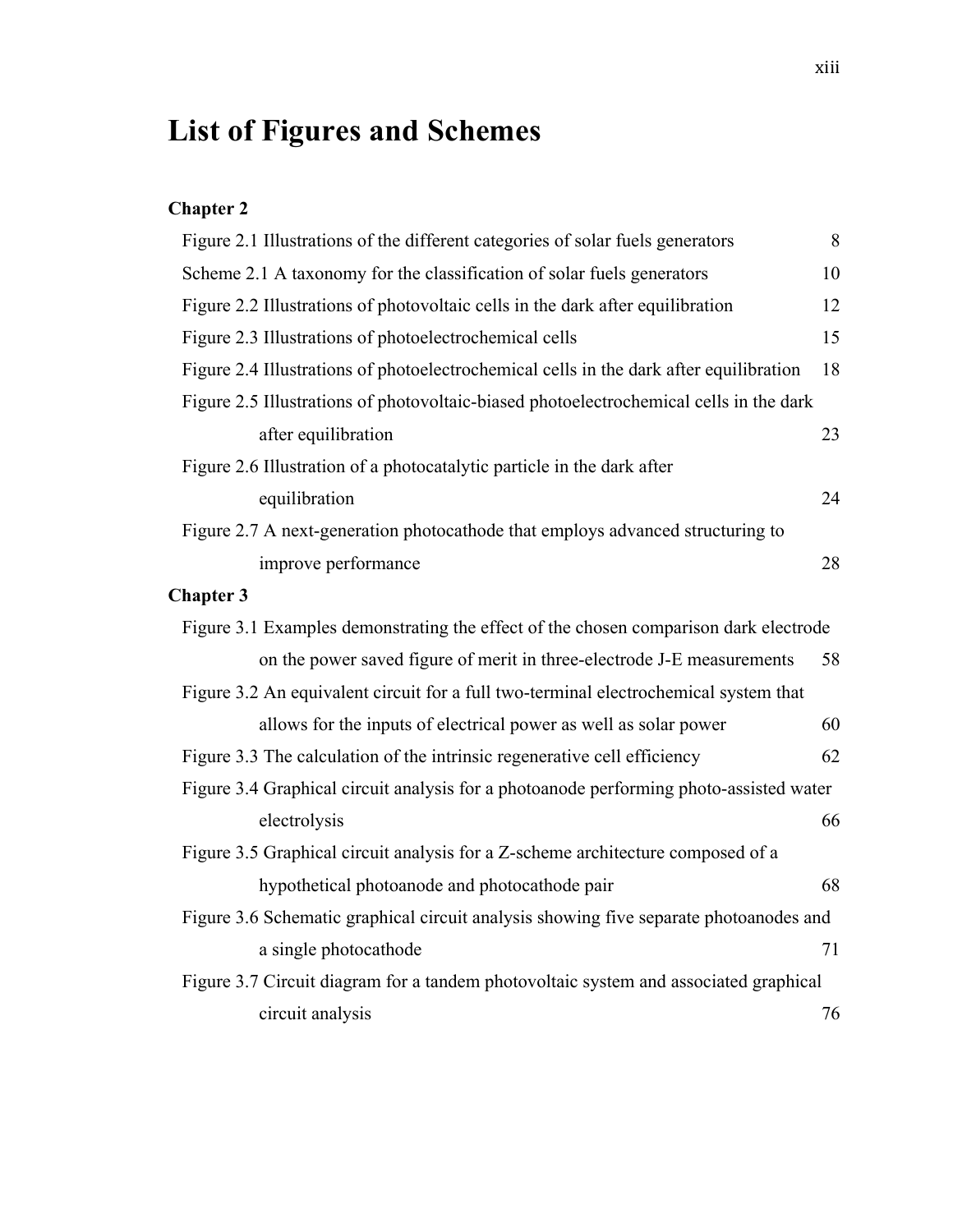## **Chapter 4**

| Figure 4.1 J-E behavior of n-Si/Gr and n-Si-H electrodes in $CH_3CN-Fe^{0/+}$ before and |     |
|------------------------------------------------------------------------------------------|-----|
| after exposure to aqueous electrolyte                                                    | 97  |
| Figure 4.2 Comparison of J-t behavior of n-Si-H and n-Si/Gr electrodes in aqueous        |     |
| electrolyte                                                                              | 99  |
| Figure 4.3 J-E behavior of n-Si/Gr in nonaqueous electrolyte                             | 101 |
| Figure 4A.1 Representative Raman spectrum of starting material graphene                  | 114 |
| Figure 4A.2 Equivalent circuit used to analyze impedance data                            | 115 |
| Figure 4A.3-I Mott-Schottky behavior of n-Si-H and n-Si/Gr electrodes                    | 117 |
| Figure 4A.3-II Bode plot of n-Si-H and n-Si/Gr electrodes                                | 118 |
| Figure 4A.4 Representative high resolution XP spectrum of freshly etched                 |     |
| Si 2p region                                                                             | 125 |
| Figure 4A.5 Representative high resolution XP spectrum of the Si 2p region of a silicon  |     |
| surface covered by graphene                                                              | 126 |
| Figure 4A.6 Representative high resolution XP spectrum of the copper region of a         |     |
| silicon wafer covered by graphene                                                        | 127 |
| Figure 4A.7 J-E behavior of n-Si/Gr, n-Si-Me/Gr, and n-Si-H electrodes in aqueous        |     |
| electrolyte                                                                              | 128 |
| Figure 4A.8 J-t behavior of an n-Si/Gr and an n-Si-Me electrode in                       |     |
| aqueous electrolyte                                                                      | 129 |
| Figure 4A.9 J-E behavior of an n-Si electrode after graphene-free PMMA transfer and      |     |
| removal                                                                                  | 130 |
| Figure 4A.10 J-t behavior of an n-Si/Gr and n-Si-H electrode in aqueous electrolyte      |     |
| under 1 sun illumination                                                                 | 131 |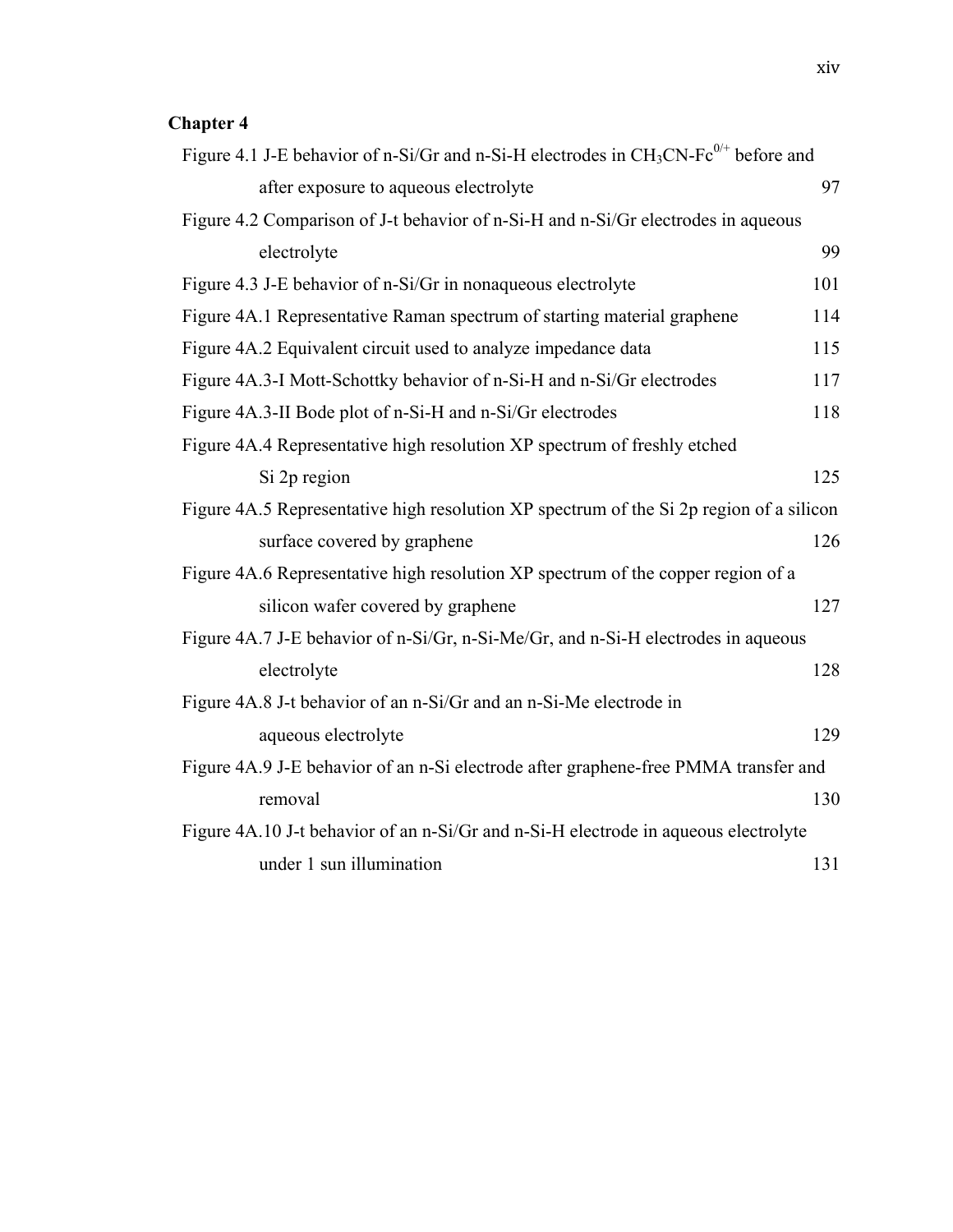## **Chapter 5**

| Figure 5.1 J-E and J-t behavior of n-Si/F-Gr and np <sup>+</sup> Si/F-Gr electrodes in aqueous      |     |
|-----------------------------------------------------------------------------------------------------|-----|
| electrolyte                                                                                         | 139 |
| Figure 5.2 XP spectra of n-Si-Me and n-Si-Me/F-Gr electrodes                                        | 140 |
| Figure 5.3 J-E behavior of n-Si/F-Gr and n-Si-H electrodes with and without Pt                      |     |
| deposition in $Br2/HBr$ (pH=0) aqueous electrolyte                                                  | 142 |
| Figure 5A.1 Stability data, not normalized, and electrochemical behavior of F-Gr                    |     |
| protected Si electrodes                                                                             | 154 |
| Figure 5A.2 J-t behavior of two different CVD graphene growths both fluorinated and                 |     |
| unfluorinated                                                                                       | 155 |
| Figure 5A.3 XP spectra of lightly fluorinated graphene before and after annealing                   | 157 |
| Figure 5A.4 SEM images of Gr and F-Gr                                                               | 158 |
| Figure 5A.5 Stability tests of F-Gr in acid, base, and neutral aqueous conditions                   | 159 |
| Figure 5A.6 UV/Vis spectra of Gr and F-Gr                                                           | 161 |
| Figure 5A.7 The Pt 4f XP spectra on both F-Gr covered and uncovered Si-Me                           |     |
| Surfaces                                                                                            | 163 |
| Figure 5A.8 J-E behavior of an n-Si/F-Gr/Pt electrodes in $Br2/HBr$ (pH=0) aqueous                  |     |
| electrolyte                                                                                         | 165 |
| <b>Chapter 6</b>                                                                                    |     |
| Figure 6.1a J-t behavior of monolayer graphene-covered n-Si electrode in aqueous                    |     |
| electrolyte                                                                                         | 170 |
| Figure 6.1b J-t behavior of bilayer graphene-covered n-Si electrode in aqueous                      |     |
| electrolyte                                                                                         | 170 |
| Figure 6.1c J-t behavior of trilayer graphene-covered n-Si electrode in aqueous                     |     |
| electrolyte                                                                                         | 171 |
| Figure 6.2 J-E behavior of a trilayer graphene-covered np <sup>+</sup> Si photoelectrode in aqueous |     |
| electrolyte                                                                                         | 171 |
| Figure 6.3 Depth profiling spectra of Pt/Si and Pt/Gr/Si interfaces fabricated by Pt                |     |
| evaporation                                                                                         | 174 |
| Figure 6.4 Representative Pt 4f spectra of Pt/Si and Pt/Gr/Si interfaces fabricated by Pt           |     |
| evaporation during depth profiling                                                                  | 175 |
|                                                                                                     |     |